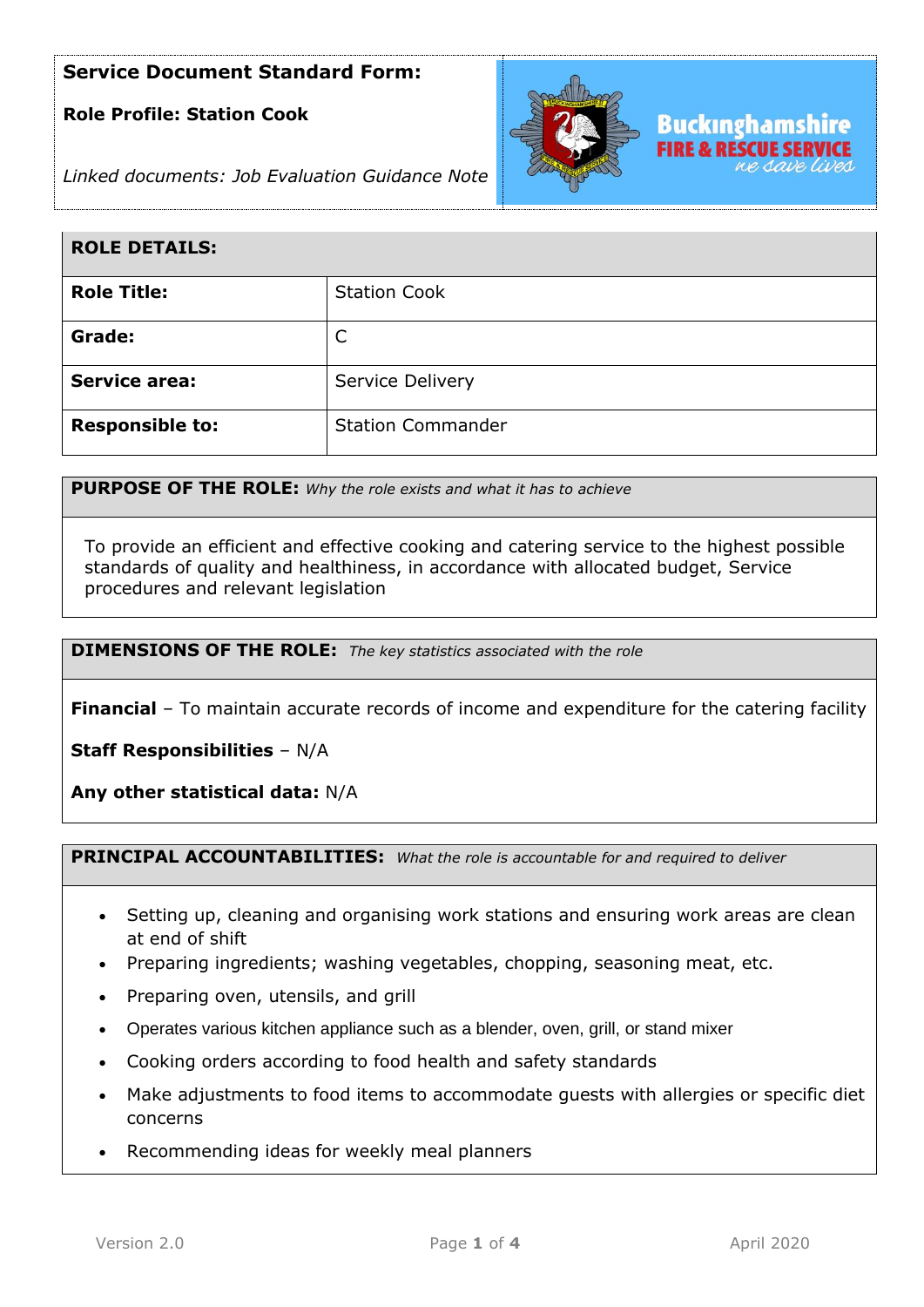# **Role Profile: Station Cook**



*Linked documents: Job Evaluation Guidance Note*

- To provide catering for corporate events as required
- Handling multiple food orders at one time
- Delivering food orders in a timely manner
- Storing all food properly
- Sanitizing and cleaning work stations and utensils
- Reordering stock and food supplies
- Keep accurate records and accounts of food purchases
- Assisting other cooks in preparing food or helping other team members when needed
- To report any defects or potential hazards to the line manager
- To co-operate fully with statutory inspections and implement any recommendations as appropriate

### **DECISION MAKING:**

**Make decisions**: There will be an expectation for the post holder to make decisions related to their level, however outputs will be overseen by the line manager

**Significant say in decisions:** The post holder will be required to contribute to the weekly catering and routine priorities

**CONTACT WITH OTHERS:** *The frequent contact the role holder has with others and for what purpose* 

**Internal**: At all levels within the Service, including partner agencies and visitors

## **PERSONAL REQUIREMENTS:**

- To participate in a programme of continuous personal and professional development relevant to the role
- To demonstrate conduct and behaviours in accordance with the Service policies, values and norms
- To comply with the Services' aims, organisational values and behaviours and their impact on this post
- To be committed to protecting and respecting the privacy of individuals and the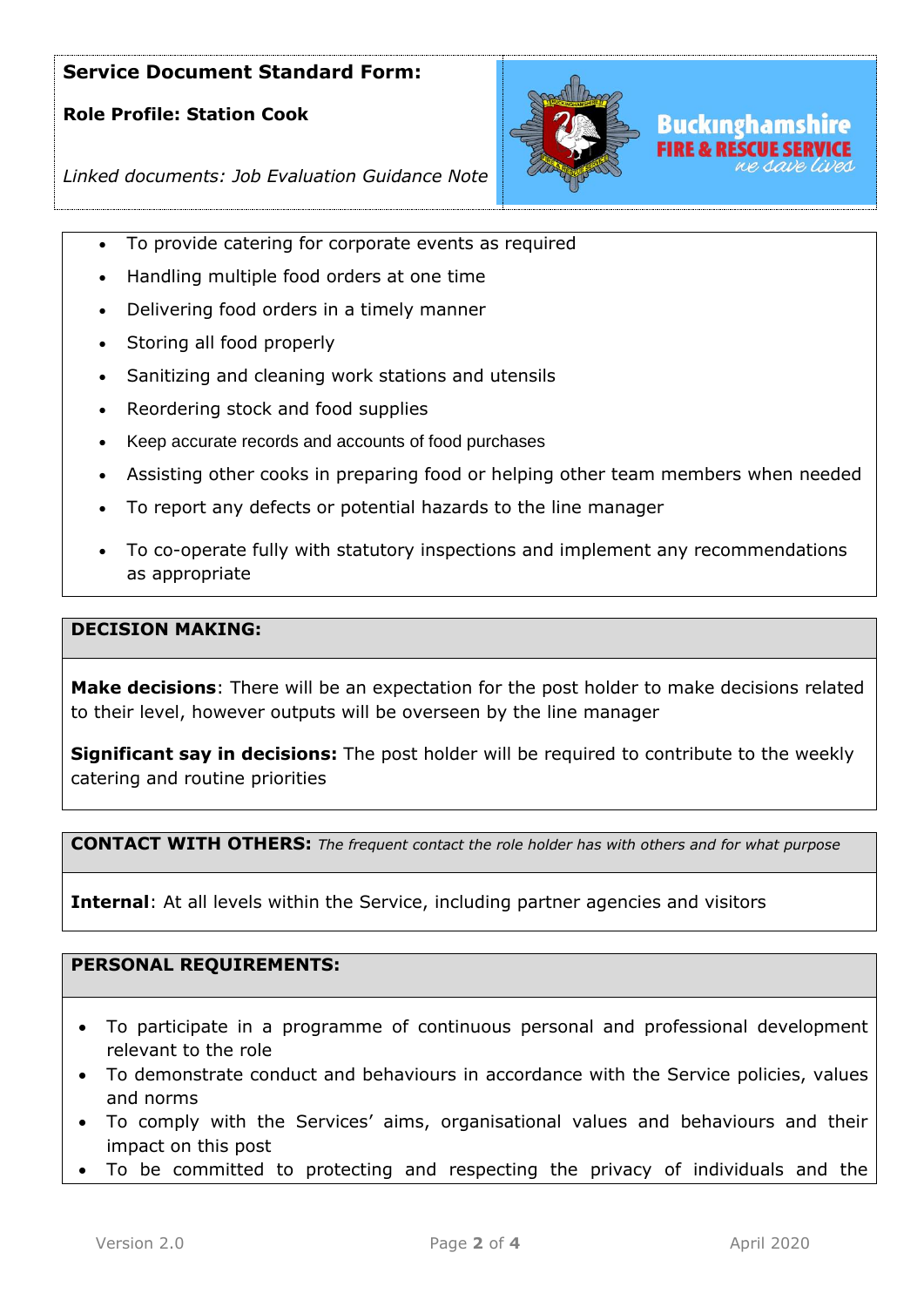# **Role Profile: Station Cook**



*Linked documents: Job Evaluation Guidance Note*

responsible handling of personal information

- To ensure all aspects of health and safety are adhered to. Ensuring that all staff, visitors, contractors etc. within the area are in compliance with statutory requirements and Service policies and procedures
- To undertake, with appropriate training, the duties of other roles as required
- To contribute to the development and implementation of relevant policies and procedures
- Attend meetings as required and submit information in appropriate formats as required
- To undertake any other duties which fall within the broad spirit, scope, levels and purpose of this role that may reasonably be required from time to time, at any location required by the Service

## **REQUIREMENTS: Essential Criteria**

*The skills, knowledge, qualifications and training required to perform the role*

## **Qualifications & Training**:

- Relevant catering qualifications e.g. Basic Food Hygiene, City and Guilds or willingness to work towards
- Relevant Health and Safety training

### **Experience**:

• Previous cooking and catering experience

### **Skills**:

- Good customer service skills
- Good attention to detail
- Good verbal and written communication skills
- Self-motivated
- Ability to work to time sensitive deadlines with high attention to detail
- Ability to work within a team and to interact with individuals at all levels
- Able to prioritise tasks
- Able to work confidently within the team and to interact with individuals in a friendly courteous manner and is tolerant in their approach

### **Knowledge**:

• Awareness of Health and Safety including COSHH Regulations